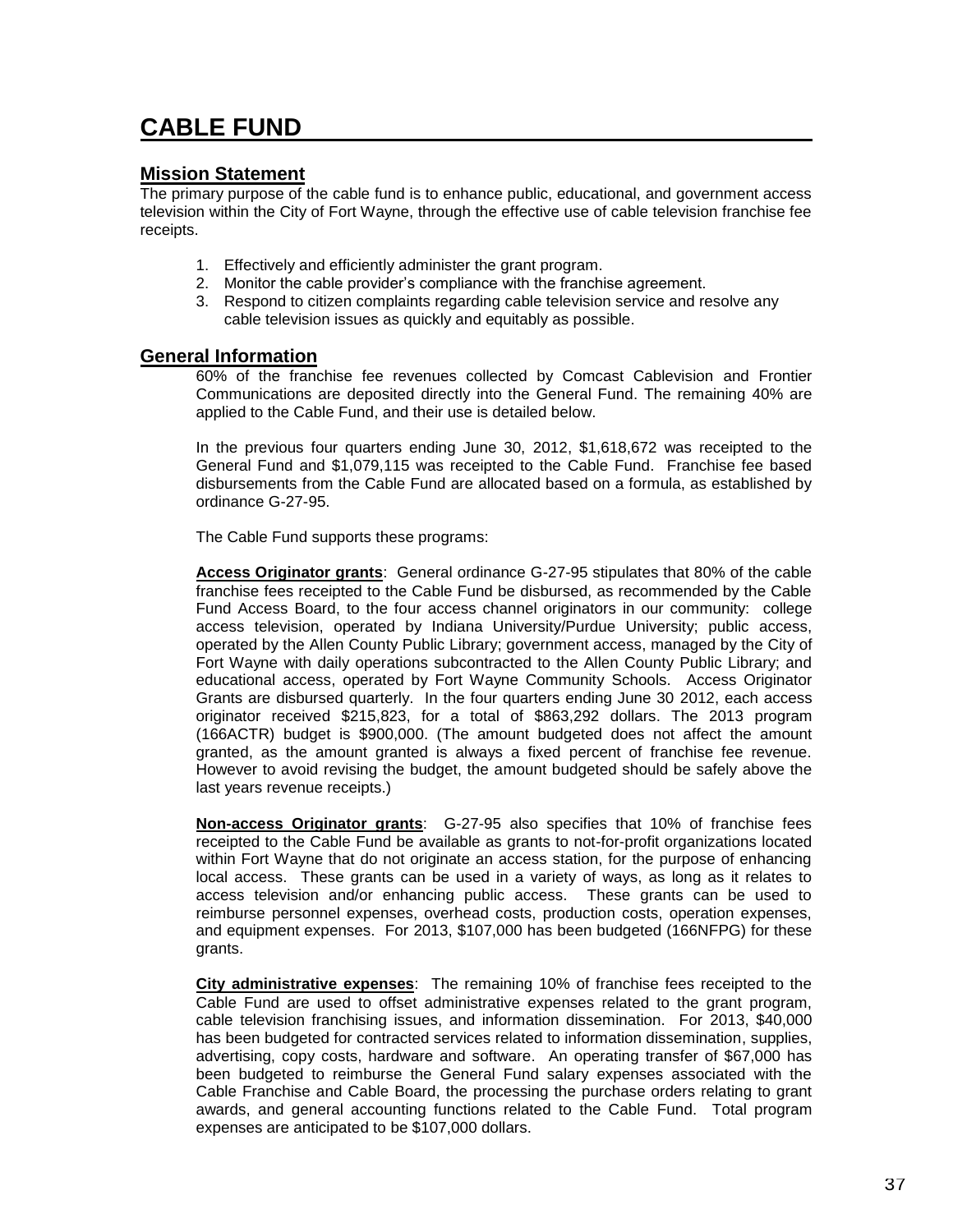|                                  | 2012 ACTUAL<br>2011<br><b>THRU</b><br><b>ACTUAL</b><br>30-Jun-2012 |           | 2012 REVISED<br><b>BUDGET</b> | 2013<br><b>SUBMITTED</b> | \$ INCREASE<br>(DECREASE)<br><b>FROM 2012</b><br><b>REVISED</b> | % CHANGE<br><b>FROM 2012</b><br><b>REV TO 2013</b> |
|----------------------------------|--------------------------------------------------------------------|-----------|-------------------------------|--------------------------|-----------------------------------------------------------------|----------------------------------------------------|
| <b>Total 5200</b>                | \$-                                                                | \$-       | \$-                           | \$-                      | \$-                                                             |                                                    |
| 5369 CONTRACTED SERVICE          | 11,813                                                             |           | 20,000                        | 20,000                   |                                                                 |                                                    |
| 5395 GRANTS SUBSIDIES & LOANS    | 992,559                                                            |           | 1,040,000                     | 1,007,000                | (33,000)                                                        |                                                    |
| 539A OPERATING TRANSFER OUT      | 92,874                                                             |           | 75,000                        | 67,000                   | (8,000)                                                         |                                                    |
| <b>Total 5300</b>                | \$1,097,246                                                        | \$545,178 | \$1,135,000                   | \$1,094,000              | ( \$41,000)                                                     | - 3.61%                                            |
| 5444 PURCHASE OF OTHER EQUIPMENT | 5,830                                                              |           | 20,000                        | 20,000                   | ٠                                                               |                                                    |
| <b>Total 5400</b>                | \$5,830                                                            | \$4,813   | \$20,000                      | \$20,000                 | \$-                                                             | $0.00\%$                                           |
| Total                            | \$1,103,076                                                        | \$549,990 | \$1,155,000                   | \$1,114,000              | ( \$41,000)                                                     | $-3.55%$                                           |